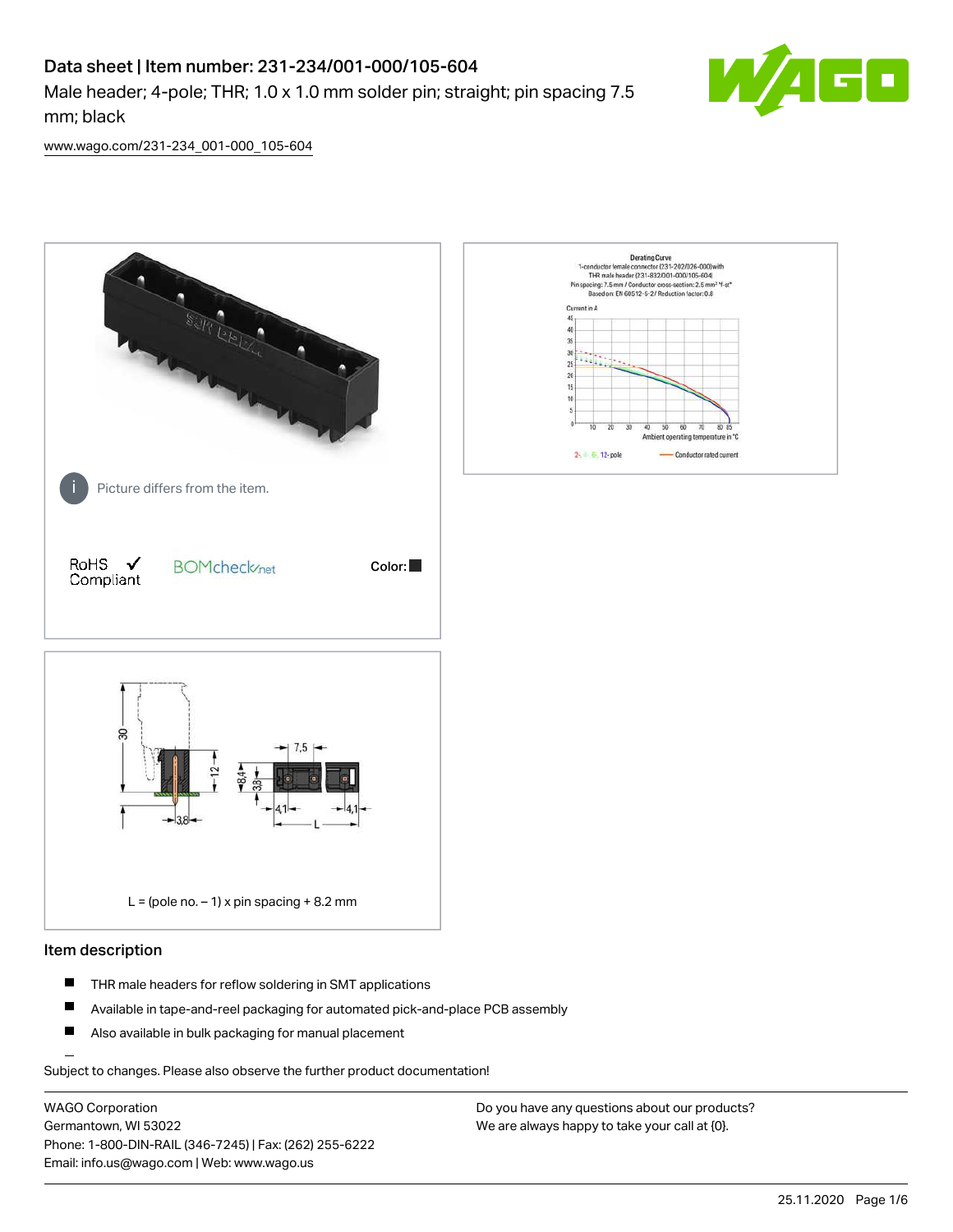

- **Male headers may be mounted horizontally or vertically**
- $\blacksquare$ With coding fingers

#### Safety information 1:

The MCS - MULTI CONNECTION SYSTEM includes connectors without breaking capacity in accordance with DIN EN 61984. When used as intended, these connectors must not be connected/disconnected when live or under load. The circuit design should ensure header pins, which can be touched, are not live when unmated.

## Data Electrical data

#### Ratings per IEC/EN 60664-1

| Ratings per                 | IEC/EN 60664-1                                                        |
|-----------------------------|-----------------------------------------------------------------------|
| Rated voltage (III / 3)     | 500 V                                                                 |
| Rated surge voltage (III/3) | 6 <sub>kV</sub>                                                       |
| Rated voltage (III/2)       | 630 V                                                                 |
| Rated surge voltage (III/2) | 6 <sub>kV</sub>                                                       |
| Nominal voltage (II/2)      | 1000V                                                                 |
| Rated surge voltage (II/2)  | 6 <sub>k</sub> V                                                      |
| Rated current               | 12A                                                                   |
| Legend (ratings)            | $(III / 2)$ $\triangle$ Overvoltage category III / Pollution degree 2 |

#### Ratings per UL 1059

| Approvals per                  | UL 1059 |
|--------------------------------|---------|
| Rated voltage UL (Use Group B) | 300 V   |
| Rated current UL (Use Group B) | 10 A    |
| Rated voltage UL (Use Group D) | 300 V   |
| Rated current UL (Use Group D) | 10 A    |

#### Ratings per UL 1977

| Rated<br>anstlov b<br>-197.<br>ווי | ANO N |
|------------------------------------|-------|
| Rater                              | 10    |
| -197                               | IVA   |
|                                    |       |

#### Ratings per CSA

| Approvals per                   | <b>CSA</b> |
|---------------------------------|------------|
| Rated voltage CSA (Use Group B) | 300 V      |
| Rated current CSA (Use Group B) | 10 A       |

Subject to changes. Please also observe the further product documentation!

| <b>WAGO Corporation</b>                                | Do you have any questions about our products? |
|--------------------------------------------------------|-----------------------------------------------|
| Germantown, WI 53022                                   | We are always happy to take your call at {0}. |
| Phone: 1-800-DIN-RAIL (346-7245)   Fax: (262) 255-6222 |                                               |
| Email: info.us@wago.com   Web: www.wago.us             |                                               |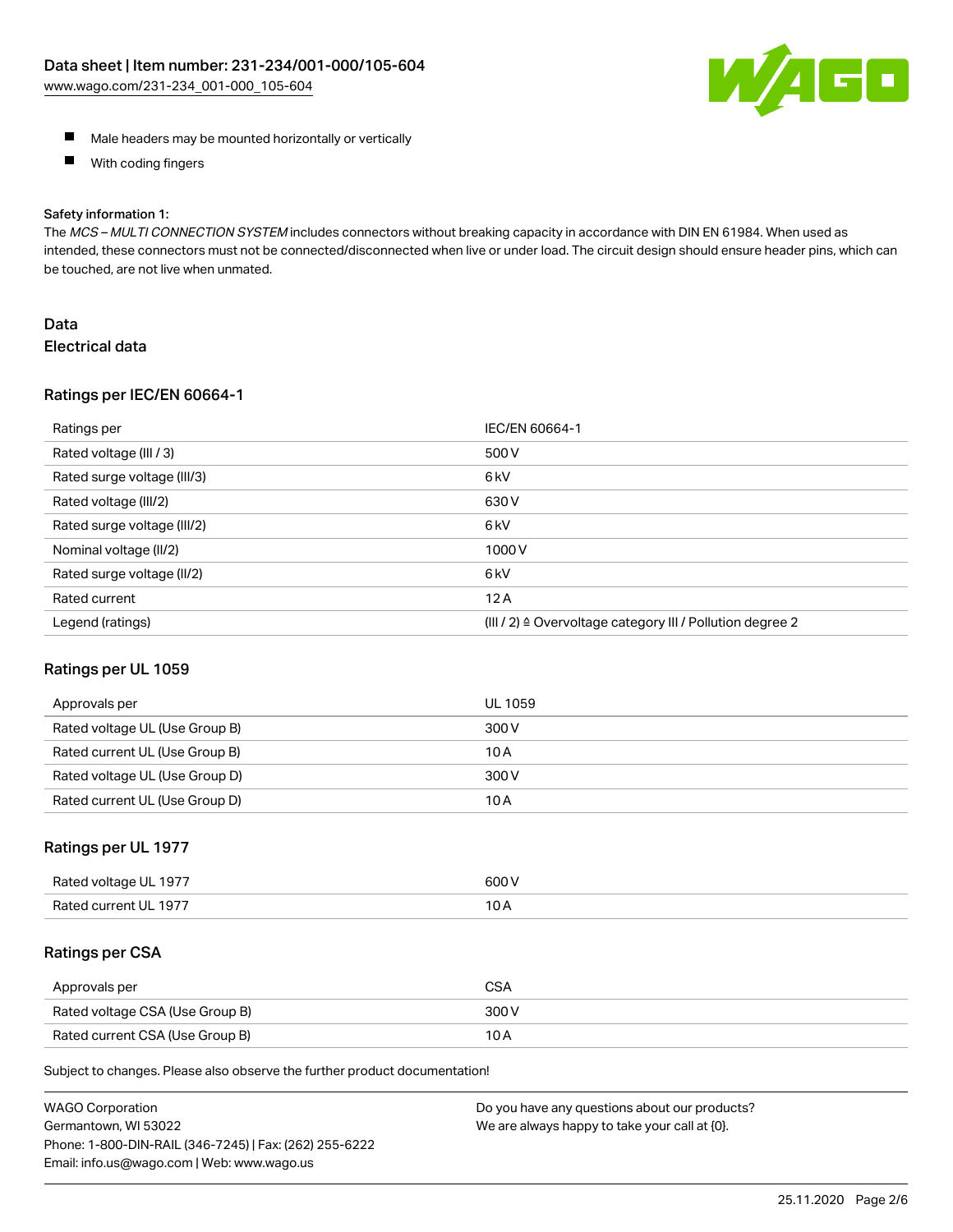[www.wago.com/231-234\\_001-000\\_105-604](http://www.wago.com/231-234_001-000_105-604)



| Rated voltage CSA (Use Group D) | 300 V |
|---------------------------------|-------|
| Rated current CSA (Use Group D) |       |

### Connection data

| Pole No.                   | 4 |
|----------------------------|---|
| Total number of potentials | 4 |
| Number of connection types |   |
| Number of levels           |   |

## Physical data

| Pin spacing                        | 7.5 mm / 0.295 inch      |
|------------------------------------|--------------------------|
| Width                              | 30.5 mm / 1.201 inch     |
| Height                             | 14.4 mm / 0.567 inch     |
| Height from the surface            | 12 mm / 0.472 inch       |
| Depth                              | 8.4 mm / 0.331 inch      |
| Solder pin length                  | $2.4 \text{ mm}$         |
| Solder pin dimensions              | $1 \times 1$ mm          |
| Plated through-hole diameter (THR) | 1.4 <sup>(+0.1)</sup> mm |

## Plug-in connection

| Contact type (pluggable connector) | Male connector/plug |
|------------------------------------|---------------------|
| Connector (connection type)        | for PCB             |
| Mismating protection               | No                  |
| Mating direction to the PCB        | 90°                 |

## PCB contact

| PCB contact                         | THR                                      |
|-------------------------------------|------------------------------------------|
| Solder pin arrangement              | over the entire male connector (in-line) |
| Number of solder pins per potential |                                          |

#### Material Data

| Color                       | black                    |
|-----------------------------|--------------------------|
| Material group              |                          |
| Insulation material         | Polyphthalamide (PPA GF) |
| Flammability class per UL94 | V0                       |

Contact material

Subject to changes. Please also observe the further product documentation!  $\mathbf{E}$ 

| WAGO Corporation                                       | Do you have any questions about our products? |
|--------------------------------------------------------|-----------------------------------------------|
| Germantown. WI 53022                                   | We are always happy to take your call at {0}. |
| Phone: 1-800-DIN-RAIL (346-7245)   Fax: (262) 255-6222 |                                               |
| Email: info.us@wago.com   Web: www.wago.us             |                                               |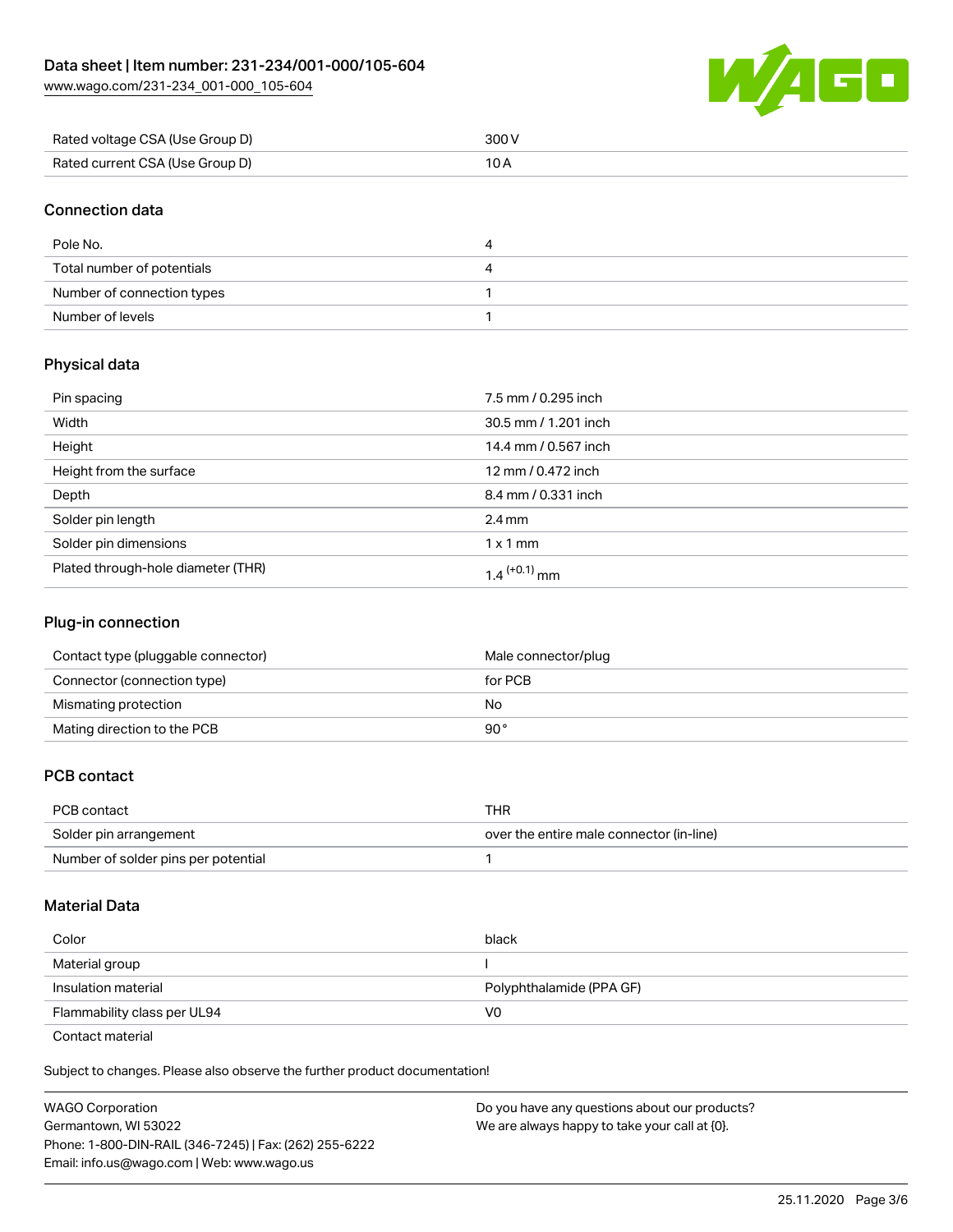

## Electrolytic copper (E<sub>Cu</sub>)

| Contact plating | tin-plated       |
|-----------------|------------------|
| Fire load       | $0.041$ MJ       |
| Weight          | 1.8 <sub>g</sub> |
|                 |                  |

#### Environmental Requirements

| Limit temperature range | $+100 °C$<br>-60…、 |
|-------------------------|--------------------|
|-------------------------|--------------------|

#### Commercial data

| Product Group         | 3 (Multi Conn. System) |
|-----------------------|------------------------|
| Packaging type        | <b>BOX</b>             |
| Country of origin     | - PL                   |
| <b>GTIN</b>           | 4045454900854          |
| Customs tariff number | 85366990990            |

#### Approvals / Certificates

#### Country specific Approvals

| Logo | Approval                                            | <b>Additional Approval Text</b> | Certificate<br>name |
|------|-----------------------------------------------------|---------------------------------|---------------------|
|      | <b>CB</b><br><b>DEKRA Certification B.V.</b>        | IEC 61984                       | NL-39756            |
|      | <b>CSA</b><br>DEKRA Certification B.V.              | C <sub>22.2</sub>               | 1466354             |
| EMA  | <b>KEMA/KEUR</b><br><b>DEKRA Certification B.V.</b> | EN 61984                        | 2190761.01          |

#### Ship Approvals

| Logo                            | Approval                                  | <b>Additional Approval Text</b> | Certificate<br>name             |
|---------------------------------|-------------------------------------------|---------------------------------|---------------------------------|
| <b>ABS</b><br><b>CONTRACTOR</b> | <b>ABS</b><br>American Bureau of Shipping | $\overline{\phantom{0}}$        | 19-<br>HG1869876-<br><b>PDA</b> |

#### UL-Approvals

**Certificate** 

Subject to changes. Please also observe the further product documentation!

WAGO Corporation Germantown, WI 53022 Phone: 1-800-DIN-RAIL (346-7245) | Fax: (262) 255-6222 Email: info.us@wago.com | Web: www.wago.us Do you have any questions about our products? We are always happy to take your call at {0}.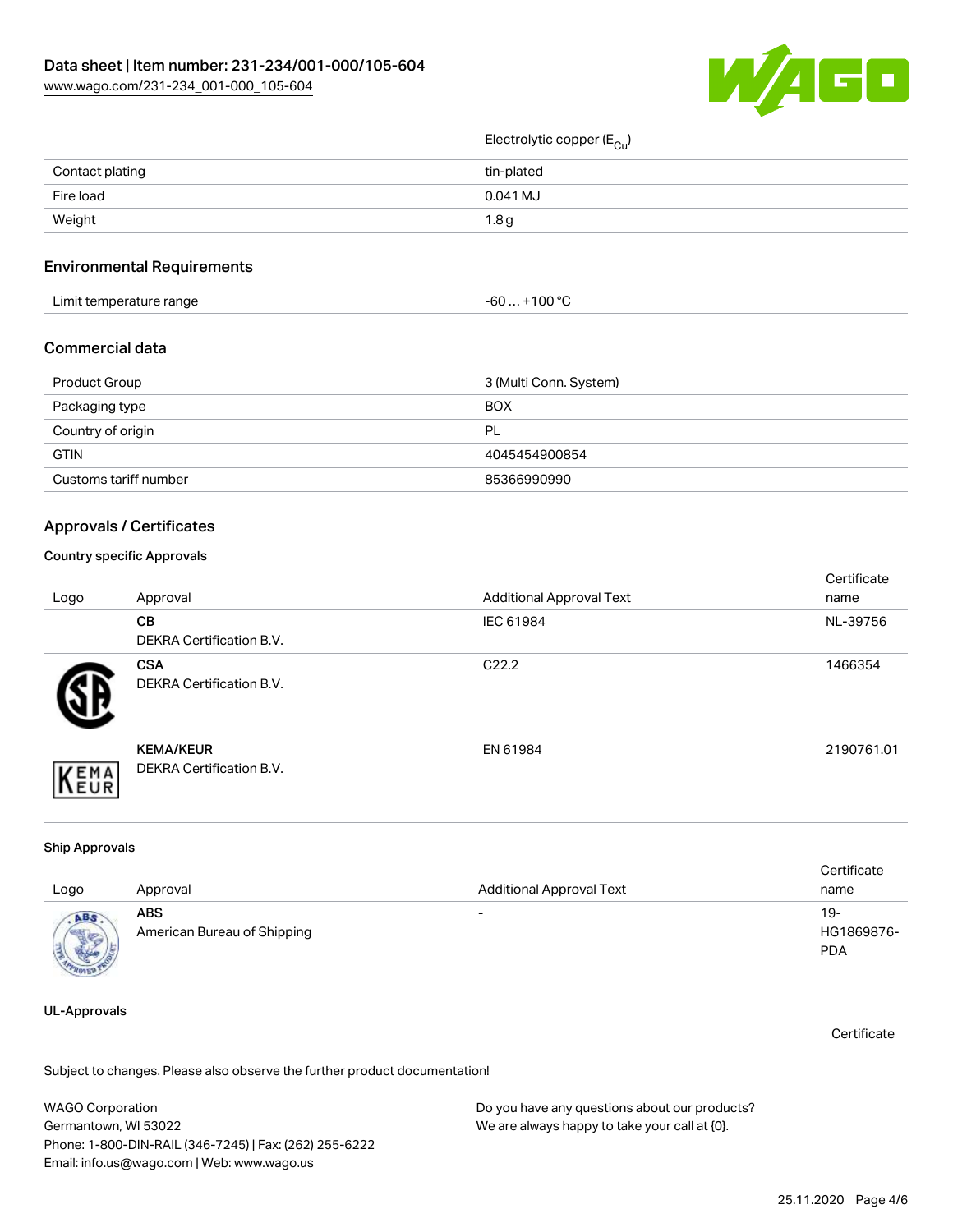## Data sheet | Item number: 231-234/001-000/105-604

[www.wago.com/231-234\\_001-000\\_105-604](http://www.wago.com/231-234_001-000_105-604)



| Logo | Approval                       | <b>Additional Approval Text</b> | name      |
|------|--------------------------------|---------------------------------|-----------|
|      | <b>UR</b>                      | <b>UL 1059</b>                  | E45172    |
| Я.   | Underwriters Laboratories Inc. |                                 |           |
|      | <b>UR</b>                      | <b>UL 1977</b>                  | 20150318- |
| A.   | Underwriters Laboratories Inc. |                                 | E45171    |
|      |                                |                                 |           |

## Counterpart



Item no.231-204/026-000 Female plug; 4-pole; 12 AWG max; pin spacing 7.5 mm; 1 conductor per pole; gray [www.wago.com/231-204/026-000](https://www.wago.com/231-204/026-000)

## Compatible products

| Coding              |                                                                 |                      |  |
|---------------------|-----------------------------------------------------------------|----------------------|--|
|                     | Item no.: 231-130                                               |                      |  |
|                     | Coding key; snap-on type; light gray                            | www.wago.com/231-130 |  |
|                     | Item no.: 231-500                                               | www.wago.com/231-500 |  |
|                     | Spacer; for formation of groups; light gray                     |                      |  |
| Marking accessories |                                                                 |                      |  |
| B                   | Item no.: 210-833                                               |                      |  |
|                     | Marking strips; on reel; 6 mm wide; plain; Self-adhesive; white | www.wago.com/210-833 |  |
|                     | Item no.: 210-834                                               |                      |  |
|                     | Marking strips; on reel; 5 mm wide; plain; Self-adhesive; white | www.wago.com/210-834 |  |

## Downloads Documentation

Phone: 1-800-DIN-RAIL (346-7245) | Fax: (262) 255-6222

Email: info.us@wago.com | Web: www.wago.us

| <b>Additional Information</b>                                              |                                               |               |          |
|----------------------------------------------------------------------------|-----------------------------------------------|---------------|----------|
| Technical explanations                                                     | Apr 3, 2019                                   | pdf<br>3.6 MB | Download |
|                                                                            |                                               |               |          |
| <b>CAD files</b>                                                           |                                               |               |          |
| CAD data                                                                   |                                               |               |          |
| 2D/3D Models 231-234/001-000/105-604                                       |                                               | URL           | Download |
| Subject to changes. Please also observe the further product documentation! |                                               |               |          |
| <b>WAGO Corporation</b>                                                    | Do you have any questions about our products? |               |          |
| We are always happy to take your call at {0}.<br>Germantown, WI 53022      |                                               |               |          |